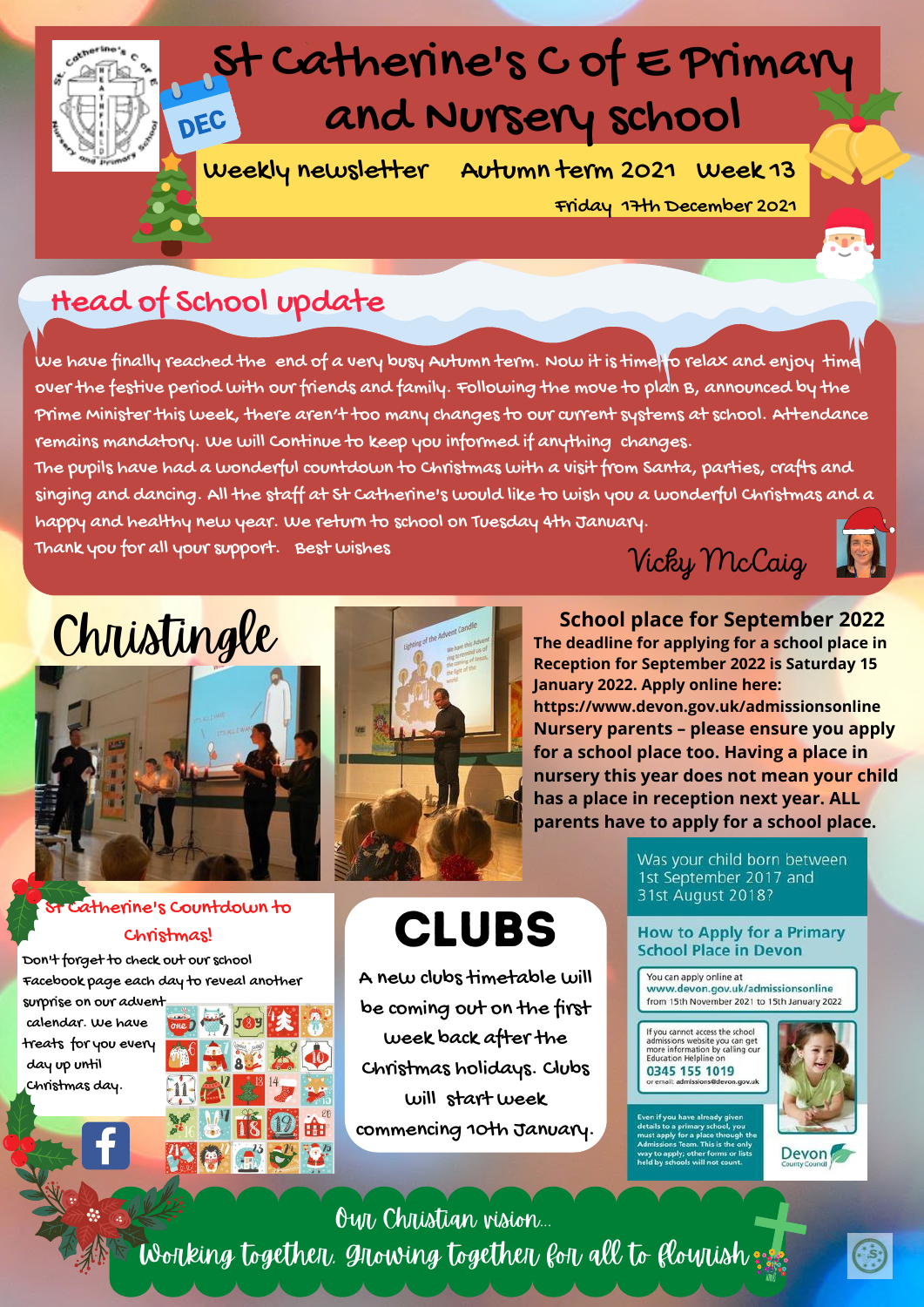A Christmas message from Father Nick Debney The greatest gift is given in the most ordinary of places.

This last eighteen months has been a year like no other. There has been chaos and disorientation in our lives from home schooling, inability to move between households, bubbles and new (now familiar) terms like 'I'll send you a link' or shouting at other on a zoom call 'you're on mute!'. And yet in all this chaos and disorientation life has continued, albeit different, but it has continued. This Christmas, God willing, we will be able to mix with out families and loved ones unlike last year; we will be able to celebrate the Christmas, the birth of Jesus in the manger. I think it is good to remember that the events surrounding Jesus's birth were not a time of calm and order. Mary and Joseph went to Bethlehem for the census, the population had quadrupled and there was no room anywhere. Mary went into labour and gave birth in a stable – no pain control, no midwives just some animals looking pretty disgruntled that these humans had interrupted their evening!

Jesus is born into the both the ordinary (animals in a stable) moments, and extra-ordinary (census in Bethlehem) moments of the time; and yet Jesus in born into the ordinariness of the world in all its hustle and bustle. In this country our Christmas cribs focus on the holy family, on the continent, cribs depict the village or town and somewhere tucked away is the stable and the birth of Jesus – being born into the chaos, busyness and disorientation of the time. Yes Christmas is busy and chaotic, but is also a time for us to celebrate the birth of Jesus into the ordinariness of our lives and world.

This year we will be holding an informal family crib service at St John's at 2pm of Christmas Eve. Everyone is very welcome to come along and celebrate Christmas.

On behalf of the lovely people at St John's Church, may I wish you a happy and blessed Christmas and a wonderful 2022.

With my prayers and my very best Christmas wishes

Fr Nick



# ST JOHN'S CHURCH, BOVEY TRACEY, TQ13 9BD Cyristmas Services

**Christmas Eve** 2PM **Crib Service Midnight Mass** 8PM

Christmas Day -Christmas Mass 9.15AM

------- Boxing Day --Sung Parish Mass 9.15AM